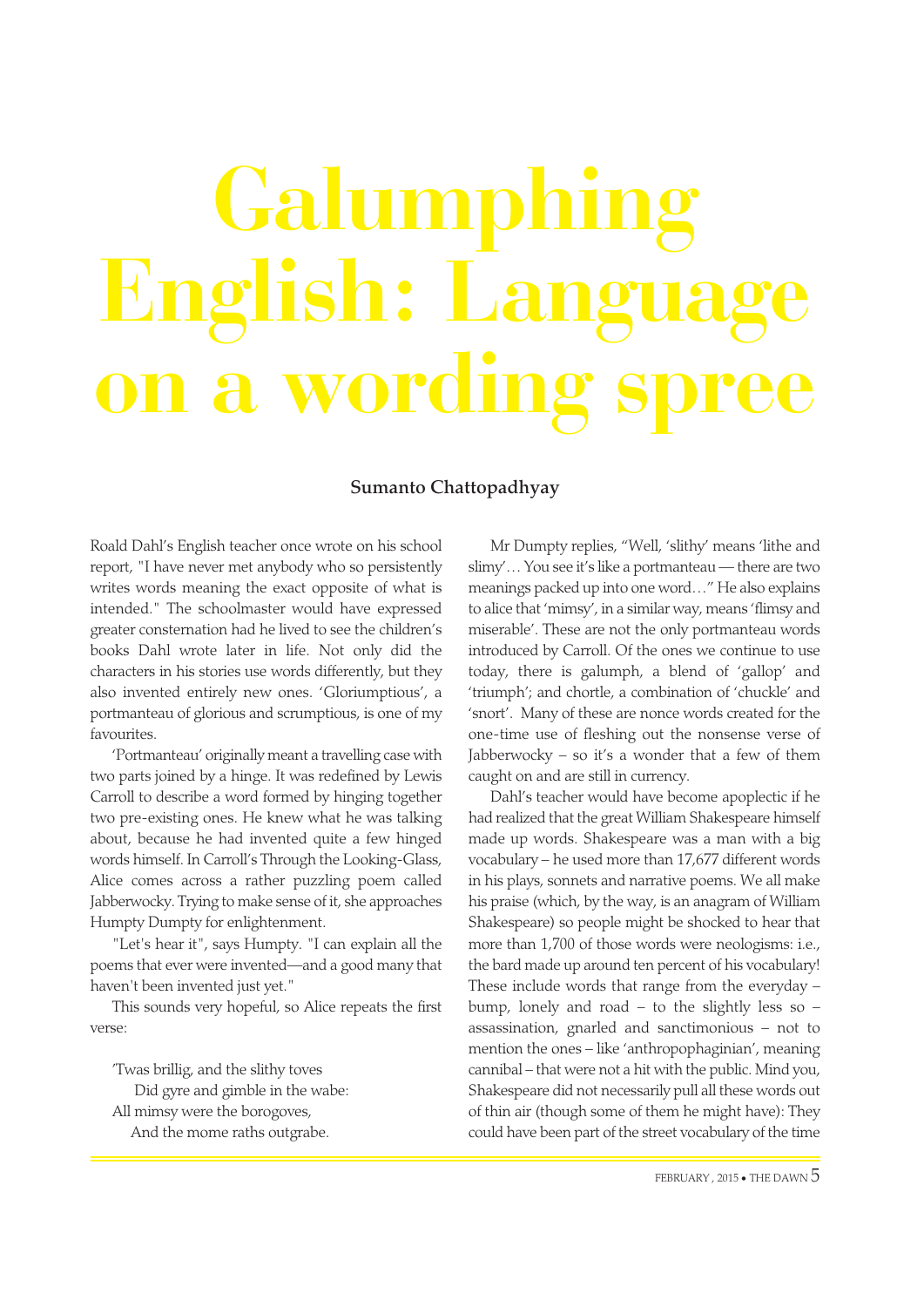and his contribution would have been to usher them into the printed page and onto the stage.

The playwright invented phrases as well. And the phrases gave new meaning to the words they were made up of. There is an apocryphal story about a student who went to see a Shakespeare play and came out of it saying that his work was full of clichés. The truth is that the words the writer gave a fresh spin to through newly-minted phrases only became clichés later because of their abiding popularity.

To quote 'the cunning linguist' Richard Lederer, "If you have seen better days in your salad days, when you wore your heart on your sleeve… if you break the ice with one fell swoop, if you never stand on ceremonies… if you are more sinned against than sinning because you have been eaten out of house and home by your own flesh and blood (the most unkindest cut of all), if you haven't slept a wink and are breathing your last because you're in a pickle, if you carry within you the milk of human kindness and a heart of gold (even though you know that all that glisters is not gold), if you laugh yourself into stitches at too much of a good thing, if you make a virtue of necessity, if you know that the course of true love never did run smooth, and if you won't budge an inch — why, if the truth be told and the truth will out, what the dickens… you are, as luck would have it, standing on that tower of strength of phrasemakers, William Shakespeare."

In the period that Shakespeare wrote, the sixteenth century, English went from being a relatively simple language to a more nuanced vocabulary-rich one. This was fuelled in part by the introduction of the printing press just a century earlier, creating an unprecedented demand for and consequent growth in the supply of words. Of course, the word-making bug bit writers long before the printing press or Shakespeare. As early as the 14th century, Chaucer, the father of English literature, introduced new-fangled words into the language – 'new-fangled' being one of them. But, without a doubt, Shakespeare was the most prolific manufacturer of words.

From the 17th century, colonization gave a boost to the language. English swallowed words from the various tongues of the vast British Empire and made them its own. India was one of the big contributors: Two percent of the words in the Oxford English Dictionary are of Indian origin. There are the obvious ones that are easy to spot by Indians as their own: Avatar, chutney, cummerbund, pukka, pundit, pyjamas, swastika… They have passed into English virtually unchanged from their original forms. A little less obvious (at least to me) would be words like bandana (baandhna in Hindi), bangle (bangli in Hindi), catamaran (kattumaram in Tamil), cot (khat, Hindi), cushy (khushi, Hindi), juggernaut (Jagannath, another name of the Hindu deity Krishna), pariah (paraiyar, a caste of hereditary drummers in Tamil), shampoo (champi, Hindi) and thug (thag, Hindi).

Indian place names have a history of being turned into English words – Jodhpurs, Cashmere and Dungaree (based on Jodhpur, Kashmir and Dongri—an area of Mumbai), to name a few. But the most recent example, Bangalore, is unique in that the coinage took place offshore – which is apt given its meaning. Invented by an American, the phrase 'getting Bangalored' means losing your job because it got outsourced to an offshore location. While your job could be outsourced to many different cities in India, or indeed to other countries as well, it is Bangalore that gets the distinction (or ignominy) of being associated with this phenomenon. Bangalore is also the name given to a tube stuffed with explosives that was invented in that city. The Bangalore torpedo was used by troops in both world wars to blow up wire entanglements. While the noun associated with the city has a violent association, the verb has the misfortune of joining this exclusive list of three city-name-based-verbs: Bangalored, Shanghaied and Sodomized.

While the Indian influence on English may have started with colonization it by no means ended with the demise of the empire. Indians continue to add their own masala to the language. Take the word 'prepone': It has recently found its way into the Oxford English Dictionary. 'Postpone' is a well-established word formed with the suffix 'post', which many of us know to mean 'after', along with 'pone' which comes from a Latin word that means 'to put'. If you can postpone, why can you not prepone? In the seventies, Indians decided that you could. So what if it wasn't in the dictionary? Instead of advancing or bringing forward event timings or rescheduling them to an earlier slot, they simply started preponing them. Having postponed the official recognition of this neologism by three decades, dictionaries have finally blessed it. While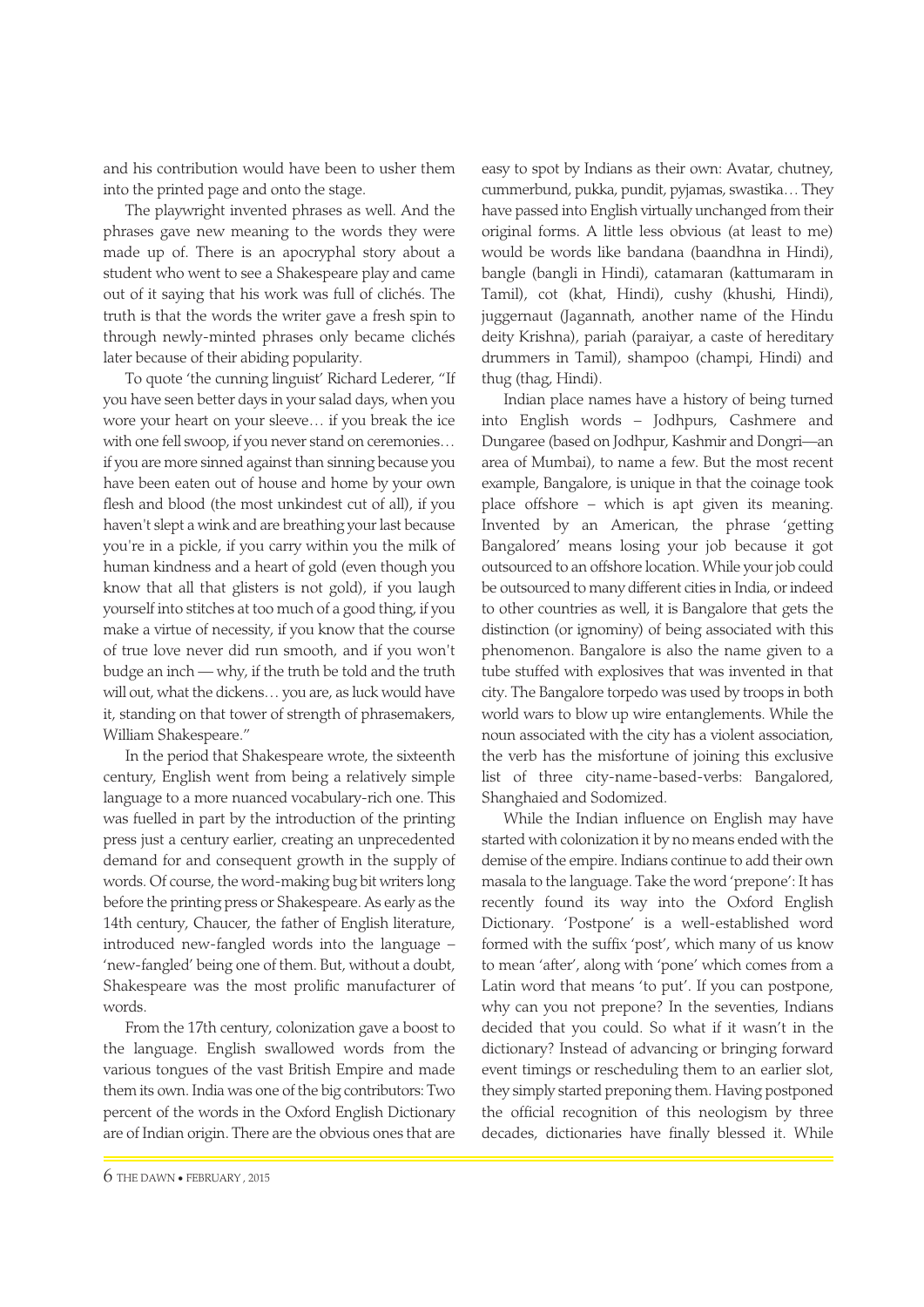'prepone' may or may not catch on elsewhere in the English-speaking world, its use by millions of Englishspeaking Indians is good enough to grant it legitimacy.

Certain English words have become a part of the everyday vocabulary of Indians not only when they speak English, but also their mother tongue. 'Adjust' is one such word. It is a by-product of our population explosion. On trains, buses and in public waiting areas, seats seem to be perpetually full. But all you have to do is to ask the occupants to 'please adjust' and they will slide their bums over to make space for you.

Something Indians seem to do a lot is 'timepass' passing the time doing nothing much at all. We often watch a 'timepass' movie – not a great film, but a mildly entertaining one. Which is why we must relieve our boredom by having 'timepass' snacks. But, as any good 'Desi' would tell you, you shouldn't 'take tension', however 'timepass' your existence may be. After all, stress kills. And who would want to be 'off' prematurely? 'Off' being the polite way, apparently, of saying 'dead' in Hindi. (In Bambaiya Hindi at any rate, that curious dialect prevalent in Mumbai.) It's almost as if we were human appliances and one day, just like that, we are switched off.

More people speak English in South Asia than in Britain and North America combined, with India alone accounting for over 250 million Anglophones. Add to that India's spreading diaspora and growing soft power and perhaps we are looking at cashmere-sporting Londoners asking each other to 'please adjust' on the tube so they can reach their preponed meetings on time in order to avoid getting Bangalored.

While India may be one of the biggest exporters to the English language – past and present – it is by no means the only one. Alcohol (Arabic, ironically), boomerang (Native Australian), ketchup (Malay) and tattoo (Tahitian) are just a few of the words fished by English from a diverse pool. Though these word annexations were all a by-product of colonization, there are other world events that have contributed to the language as well: Glasnost and perestroika are two Russian words that found their way into the language in the mid eighties. Meaning, respectively, openness and restructuring, they were the watchwords of Gorbachev as he strove to liberalize the Soviet Union. The shakeup caused tremors around the world. Overnight, glasnost and perestroika became household words in English and other languages. But with the dissolution of the Soviet Union, these words are now virtually forgotten. Such is the fickleness of vocabulary.

English has also developed by altering the significance of existing words. A word that is born with a specific meaning often changes a great deal as it grows up and grows old. A 'moment', in medieval Europe, meant exactly ninety seconds. Over time the word lost its precision and, as we know, it now refers to any short but unspecified amount of time. Haggard, allure, arouse, pounce and gorge are all words that derive from falconry. 'Haggard', for example, was the adjective used to describe an adult falcon that had been captured from the wild. But, along with the other words on the list, it lost its specificity and is applied today to life in general.

Sometimes meanings change so much over time that words end up signifying quite the opposite of what they originally did. 'Nice', for instance, used to mean

| Something Indians seem to       |
|---------------------------------|
| do a lot is 'timepass'-passing  |
| the time doing nothing much     |
| at all. We often watch a        |
| 'timepass' movie – not a great  |
| film, but a mildly entertaining |
| one. Which is why we must       |
| relieve our boredom by          |
| having 'timepass' snacks.       |

'silly'. 'Silly' meant 'worthy'. 'Awful' meant 'awesome'. 'Senile' referred to old age in general and not only to dementia. 'Peruse' has classically been used to mean 'to read thoroughly'. But, increasingly, it is used to mean 'to skim over'. While this has not yet been accepted as the formal definition of the word, some day it well might. After all, language evolves by regularizing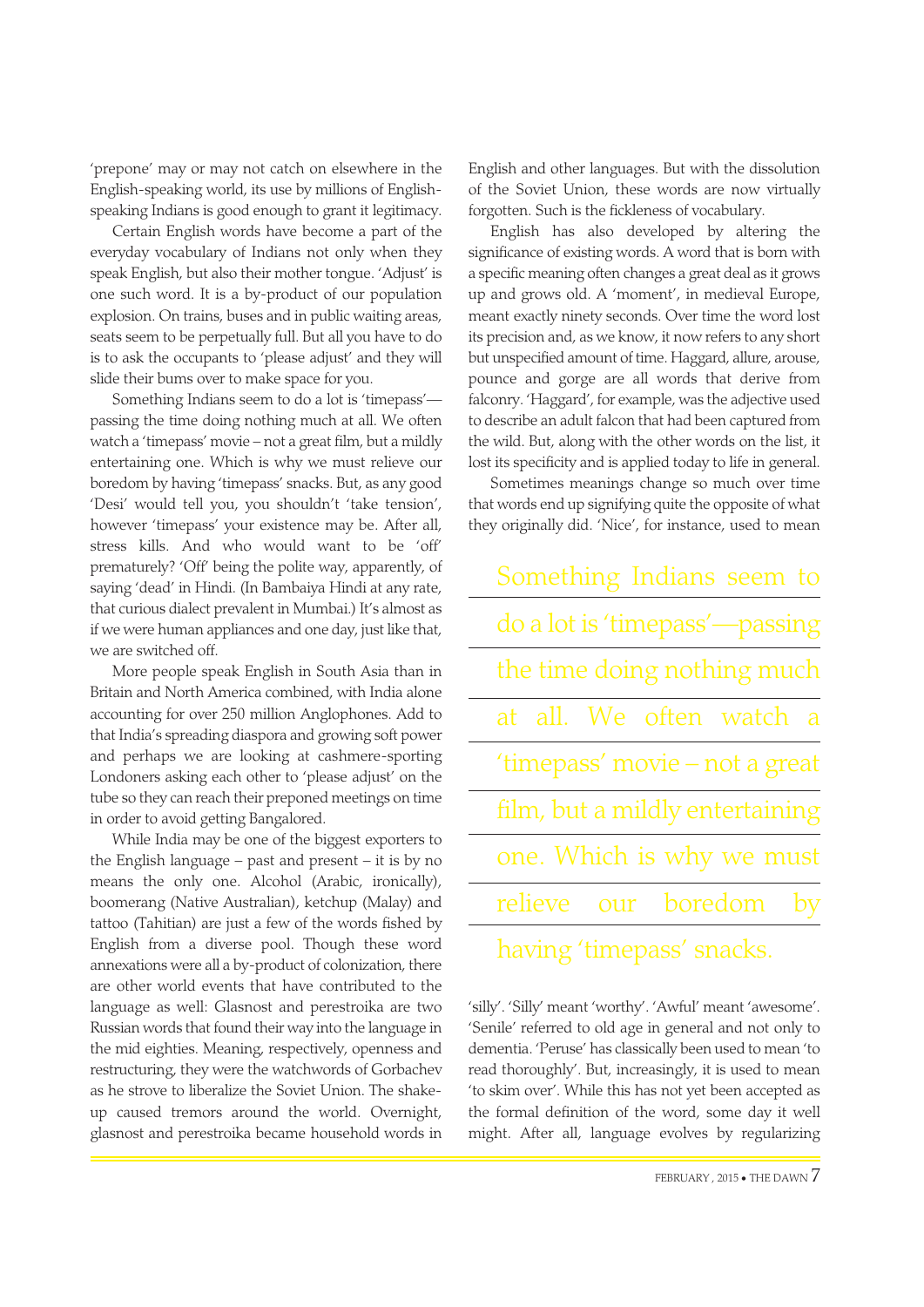mistakes that recur time and again: 'free reign', 'just desserts', 'straight-laced' and 'vocal chords' are common distortions of 'free rein', 'just deserts', 'straitlaced' and 'vocal cords', respectively. There is something almost logical about these erroneous substitutions with homophones – which would explain the frequency of their occurrence. They too may soon become the norm.

American English, oxymoron though it may be, has had an undeniable impact on language. An Americanism that started out as a bit of a joke 175 years

| Every year, the American            |
|-------------------------------------|
| Dialect Society votes in a word     |
| of the year. In 2010, it was 'app', |
| in 2012 it was 'hashtag': words     |
| that modern-day phenomena           |
| like smart phones, the internet     |
| and social media have put in        |
| our mouths. Some of these           |
| neologisms become redundant         |
| when the technology they            |
| represent becomes obsolete.         |

ago is one of the most frequently used words in English today. It has also been adopted by virtually every other language under the sun. I am talking about 'OK': Its first known appearance in print was in the Boston Morning Post on March 23, 1839, as a deliberately misspelt initialism of 'all correct'. Just as we have 'LOL', 'YOLO' and 'OMG' today, in 1930s New England there was a fad of creating initialisms. The New Englanders went a step further than the initialisers of today and used the first letters of humorous misspellings: 'NSMJ' for ''nough said 'mong jentlemen', 'OR' for 'oll rong' and 'OK' for 'oll korrect'. While the other coinages faded away, OK got a boost because it coincided with the initialism for 'Old Kinderhook', a nickname of the eighth US president, Martin Van Buren. Kinderhook was the birthplace of Van Buren, and a Democratic outfit called the Old Kinderhook Club that supported Van Buren used 'OK' as a rallying cry during his 1840 campaign.

Every year, the American Dialect Society votes in a word of the year. In 2010, it was 'app', in 2012 it was 'hashtag': words that modern-day phenomena like smart phones, the internet and social media have put in our mouths. Some of these neologisms become redundant when the technology they represent becomes obsolete. Remember floppy disks? Those flexible magnetic diskettes were the ubiquitous medium of data storage in the seventies, eighties and nineties but they started dying out in the new century. Today they are almost extinct. A new generation of computer users have no idea what they are. But, interestingly, they live on – visually, at least – as the icon for 'save' on our computer screens.

Certain words outlive technological obsolescence. We still talk about dialling numbers, though we have long stopped rotating the dial, the circular disk on old telephones. Instead, we now tap out numbers on our touch screens. Remember the Hitchcock classic, Dial M For Murder? If we wanted to be technologically up-todate, we would now have to call it Tap M For Murder. But that wouldn't have the same ring, would it? Let's see how long 'app' and 'hashtag' live – as long as 'dialling' or 'OK', middling like 'floppy disk' or a brief candle like 'anthropophaginian'?

The neologism of the day is 'selfie'. The term, used to describe self-portraits taken with a camera phone and shared on social media, first appeared around 2005. But it is in 2012 that it became popular and was named by Time magazine as one of the year's top ten buzzwords. In 2013, it was announced as the word of the year by the Oxford English Dictionary. While selfies are most popular amongst teenage girls, they have also been taken by astronauts in space and even by a crested black macaque on a camera stolen from a wildlife photographer.

Being an advertising professional, something one is acutely aware of is brand names turning into generic